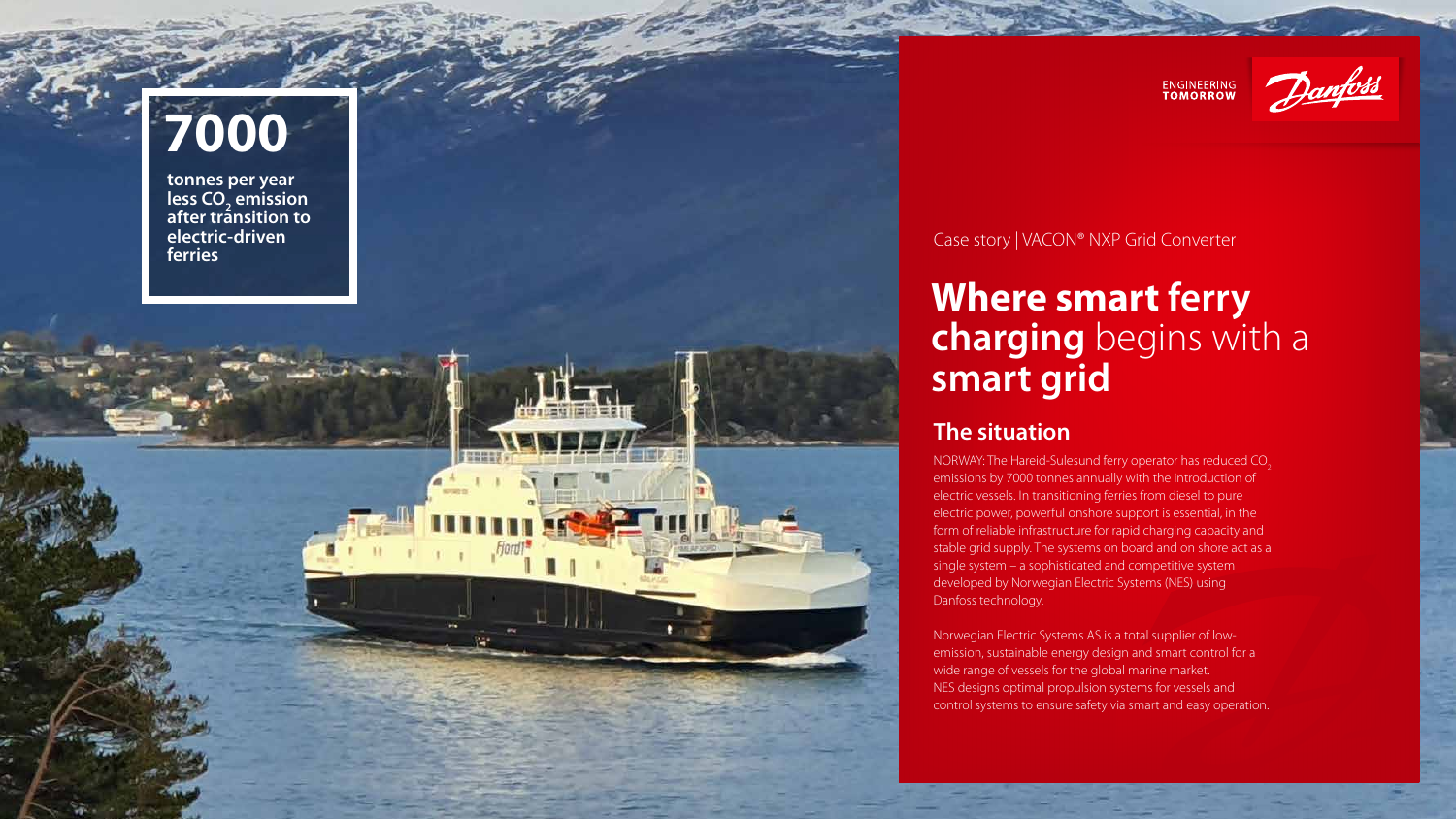#### **The challenge**

The electric ferry "Suloey" is about to dock at Hareid ferry terminal. The crossing from Sulesund has been made in strong headwind, with high electricity consumption during the crossing. Below decks, the electric ferry "Suloey" is equipped with propulsion, automation and charging systems from Norwegian Electric Systems (NES). "There is a need for proper charging after such a trip", explains the captain of "Suloey".

With a simple touch on the charging display, the fully-automated charging tower on shore connects to the ferry within a few seconds. Charging power close to five million watts ensures that the batteries on board are rapidly recharged. After 6 minutes, the charging system disconnects and "Suloey" sets course over to Sulesund again.

Suloey, together with her sister ferries Hadaroey and Giskoey, currently makes an important contribution to reducing maritime emissions. The transition from diesel-driven to all-electric ferries on the Hareid-Sulesund crossing ensures annual reduction in CO<sub>2</sub> emissions by as much as 7,000 tonnes, based on 32,000 vessel charging sessions every year.

**Calculations at both ferry terminals showed that the existing power grid required extra power to achieve the necessary charging power. NES strengthened the power grid on both sides, and retrofitted vessels with batteries and the newest converter and power control technology, for the optimal electric-powered solution.**

**"During charging, the system ensures that charging power adjusts to transfer exactly the energy required, no more and no less. By ensuring optimal charging power, the system avoids unnecessary wear on batteries and power electronics, both on board and on shore."** 

> **Torbjørn Haugland,** Vice-President of Energy Design at Norwegian Electric Systems

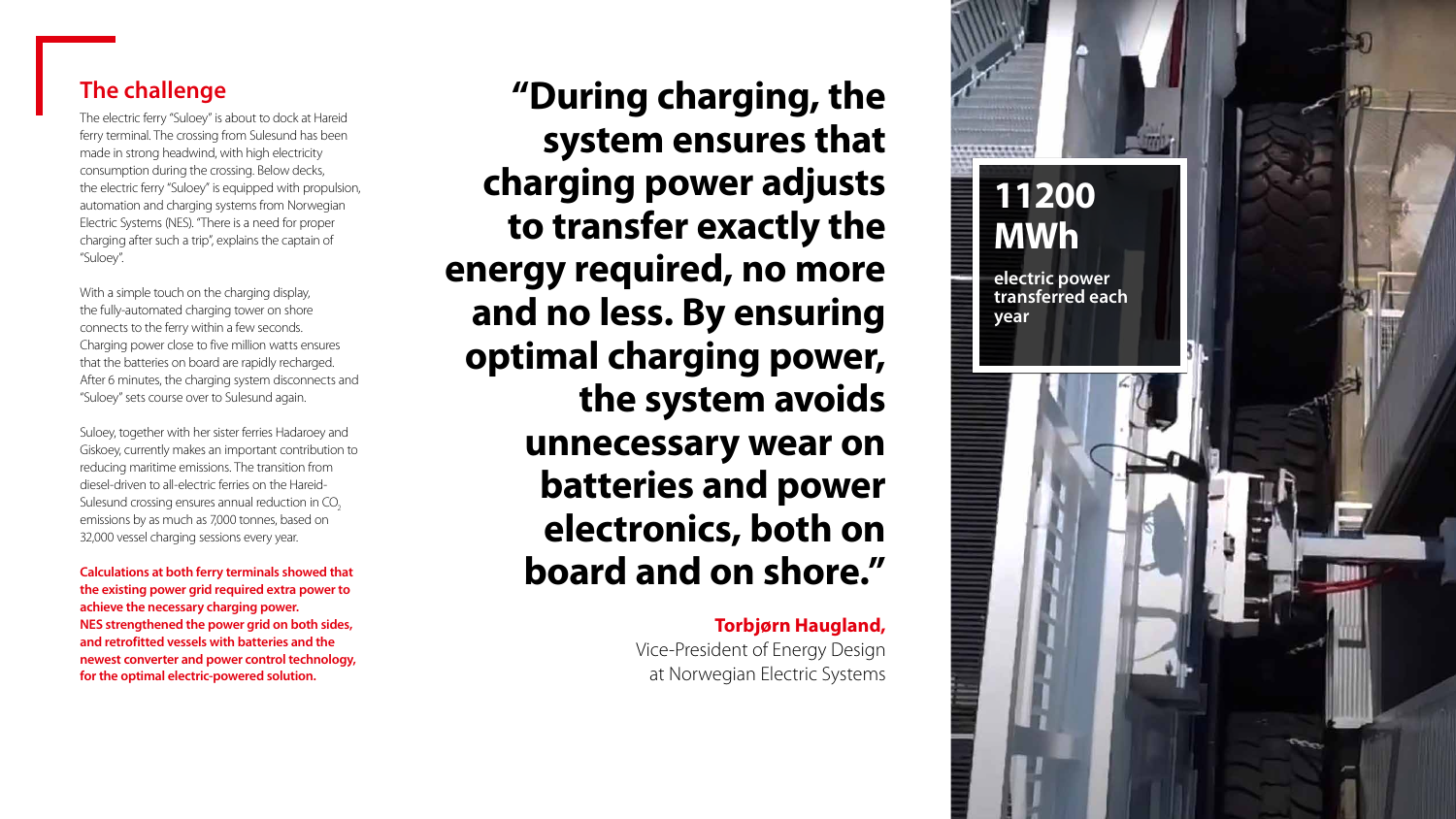

#### **The solution**

NES and Danfoss have the answers to all these engineering challenges. Håvard Wolden from Danfoss explains: "The electric ferry charges 350 kWh of power in just 6 minutes. This scale of charging places stringent demands upon the smart grid onshore in Hareid and Sulesund, which supports reliable power supply for the electric vessel rapid charging system.

NES supplemented the onshore power supply with battery storage systems powered by Danfoss grid converters, to ensure adequate charging capacity and speed. The electricity used to supply the system is supplied from renewable sources, to minimize losses and optimize operating costs. "

#### **Stabilizing voltage by feeding reactive power back to the grid**

The charging stations at Hareid and Sulesund are operated by Norway's largest ferry company, Fjord1. The charging system is based on the latest power conversion and transmission technology, developed by NES.

Onshore: The grid system is based on NES-built energy storage systems using VACON® NXP Grid Converter. During charging, the vessel accumulates 5 MW power, comprising 3 MW from the local AC grid and 2 MW from the combined power of onshore batteries.

On board: VACON® NXP Grid Converter in the machine room converts the shore AC-voltage to stable DC-voltage on board. A VACON® NXP DC/DC Converter charges the batteries from the onboard DC-grid.

NES supports the crew by remotely monitoring performance from Bergen, providing technical support if challenges arise. Operational data feeds continuously to a cloud-based solution, supplying the ferry operator Fjord 1 with a full overview of electricity consumption and operational performance.